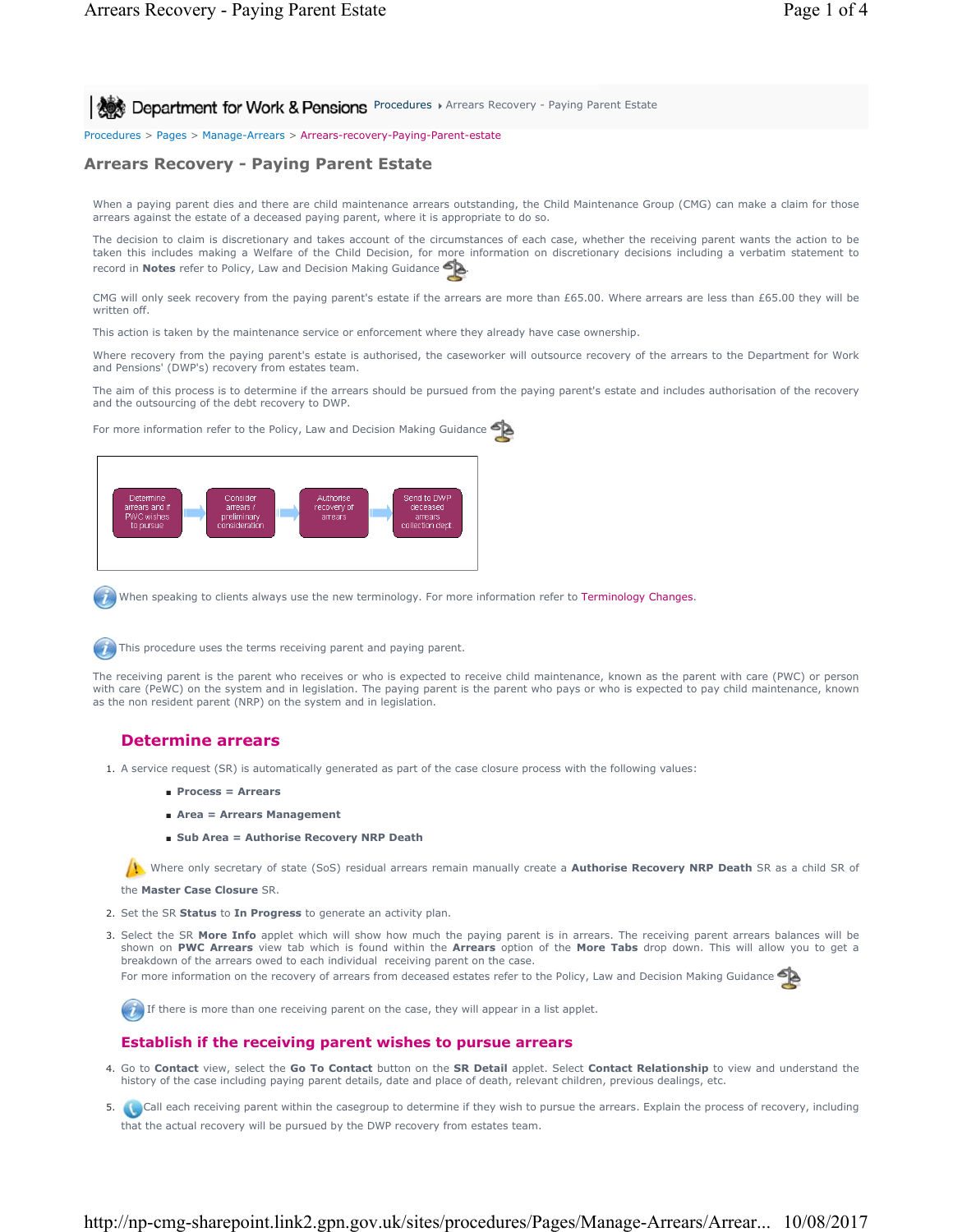Deal with each call sensitively, as the receiving parent may be upset by the death or may not yet be aware. Ensure you manage the receiving parent's expectations regarding the arrears appropriately. The value to be collected from the estate must be greater than £65.00 in total, per casegroup, before we will pursue the arrears (not £65.00 for each receiving parent).

E.g. If there are two receiving parents on a case, each owed £35.00, this is deemed collectable if both wish to pursue the arrears as the total is £70.00. However if one receiving parent does not want the arrears collected then we cannot collect the arrears for the other receiving parent as the collectable amount would only be £35.00.

For more information on decision making refer to the Policy, Law and Decision Making Guidance

- 6. **Try to call each receiving parent on three occasions before sending a letter.**
- 7. When the receiving parent cannot be contacted by phone, select the **Letter Outbound** activity to send letter CMSL6010.
- 8. Set a start and end date on the SR to allow each receiving parent to respond to us. If no response has been received after 14 days, mark this against each receiving parent applicable on the list as **Write Off**. This is not a decision to Write Off. Write Off can be considered by following processes contained within Arrears - Write Off
- 9. Once contact has been made, if the receiving parent's wish to pursue the arrears:
	- Update the **Outbound Call** or **To Do** activity with the **Outcome** set as **Complete**
	- Update the **Outcome** and record the decision to pursue arrears against each receiving parent record on the **PWC Arrears** applet.
- 10. If the receiving parent does not wish to pursue the arrears:
	- Update the **Outbound Call** or **To Do** activity with the **Outcome** set as **Complete**
	- Update the **Outcome** and record the decision not to pursue arrears against each receiving parent applicable
	- If none of the receiving parent's wish to pursue the arrears, update the **Resolution Code** to **No Recovery Required**
	- Consider write off. For more information refer to Arrears Write Off

### **Consider arrears/preliminary consideration**

- 11. Determine if the arrears should be pursued.
	- The value to be collected from the estate must be greater than £65.00 in total, per casegroup, before we will pursue the arrears (not £65.00 for each receiving parent)
	- Check the system to review other factors, e.g. the welfare of the child, the paying parent's estate may have to provide for other children, such as RoCs.

For more information on decision making refer to the Policy, Law and Decision Making Guidance

- 12. If you decide to use powers to pursue the arrears.
	- Update **Review Activity** in the Activity Plan (e.g. Outcome = Appropriate)
	- Update the SR **Sub Status** to **Commission Confirm Appropriate** and this generates the next activity plan. Go to **step 15**.
- 13. When the arrears are not worth pursuing, or if you decide not to use powers to pursue the arrears:
	- Update the activity plan (e.g. **Outcome** = **Not Appropriate**)
	- Update the **Resolution Code** to **Recovery Not Appropriate**
- 14. Write off the arrears (refer to step 10).

### **Authorise recovery of arrears**

#### **Caseworker action**

- 15. When the arrears are to be pursued, send to the adjudicator/approver.
	- Update the **SR Status** to **Pending Approval** and the SR **Sub Status** to **Pending Approval TL**
	- This creates an entry in the team leader's (TL's) **Approvals Inbox** for authorisation.

To prevent the casegroup moving segments whilst you are awaiting TL authorisation, set the Lock Assignment Flag. For more information on how to do this refer to **BOM - Segments Summary** in related items.

#### **Team Leader action**

- 16. The approver will need to review the SR from the caseworker and make a decision on the arrears, based on the caseworker activities, the amount of arrears, whether the decision to pursue is correct, etc. For more information on decision making refer to the Policy, Law and Decision Making Guidance
- 17. Select the hyperlink in **Inbox > Submitted Items List**, to view **SR > More Info** view.
	- Check the activity plan **Outcome** fields and arrears values.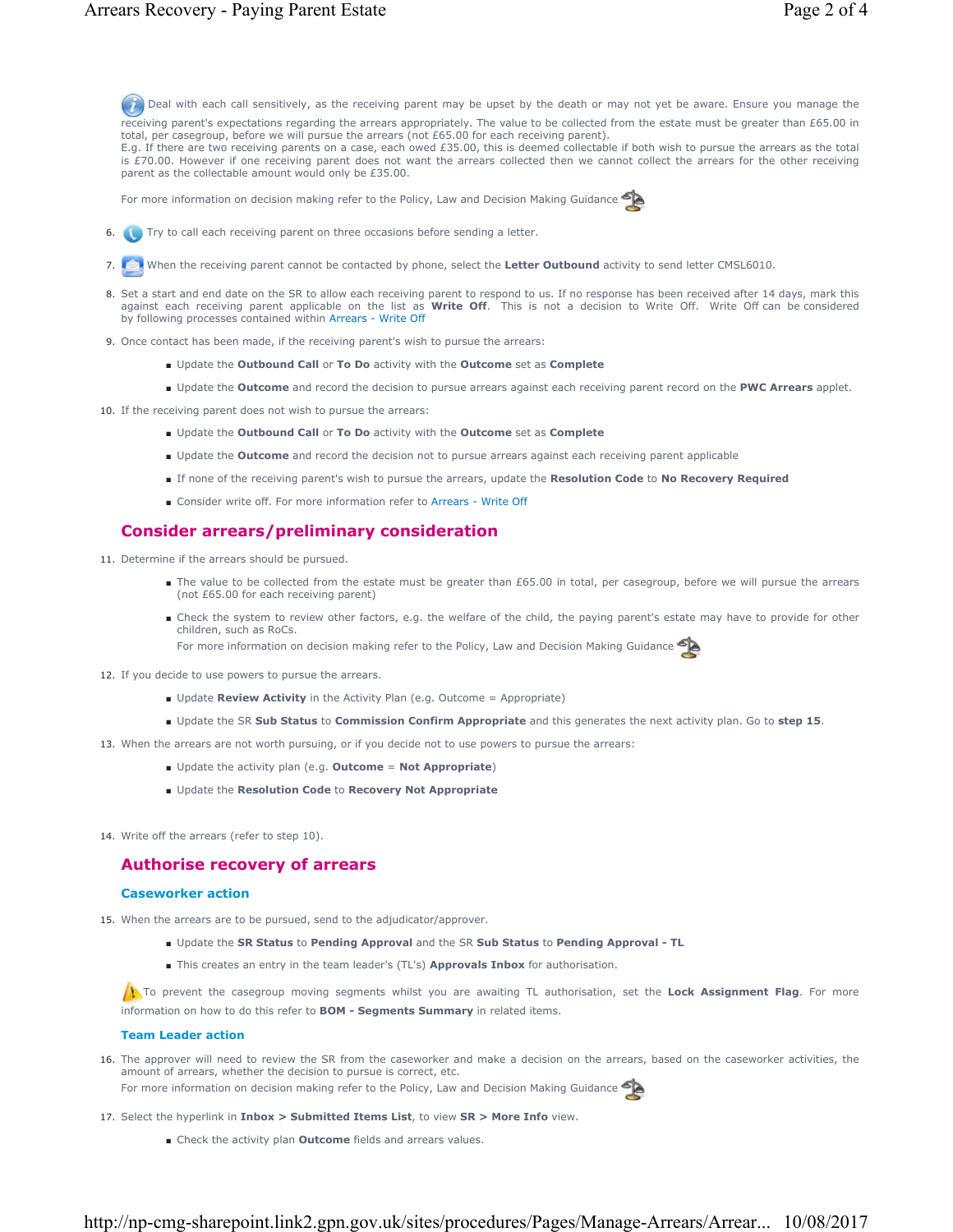- **Arrears** applet provides key information.
- Check arrears values supplied by the BaNCS when the SR was created.

18. After viewing all of the information, if you do not agree with the recovery of the arrears.

- Go back to Inbox and set the **Inbox Status** as **Rejected**
- Complete the **Comments** field for rejection reason on the SR
- Return this to the caseworker
- 19. If you agree with the recovery of the arrears:
	- Select the **Inbox Status** as **Approved**
	- Enter reasons for approval (optional)
	- Return to caseworker

### **Caseworker action**

- When the decision from the approver has been received, review the returned SR and decision. 20.
- When payment is received from the executor an SR is received to allocate the money on the case. Caseworkers must ensure that the money is for the purpose of child maintenance.
- 21. Record the **Outcome** of the approver as **Approved/Rejected**.
- 22. Update the SR Resolution Code as Recovery Not Appropriate if the approver rejects the request and consider write off (refer to step **10**).

## **Send to DWP Recovery from Estates Team**

- 23. If approved, open the **SR > More info** view.
	- Select the **Sub Status** as **Issue Recovery To DWP**.
	- The Email Outbound activity is created.
- 24. Select the **3rd Party Account** multi value group (MVG), select **Query** and select **DWP Recovery from Estates Team**.
- 25. Go to **Activities** and mark the activity **Email Outbound (3rd Party)** as **Not Required.**
- 26. Locate and open CMSF5581 in OSCAR. Select **Enable Editing** and **Enable Content** to open the **CMEC Data Entry Form**.
- 27. Complete the following sections:
	- **Deceased NRP** All fields
	- **Contact Details** NOK, Executor and Solicitor (if known)
	- **Debt Details** Amount of Debt to be recovered and SCIN fields
- 28. Select **Enter** to populate the form.
- 29. Select **Exit** to bring up a spreadsheet located within the **Debt Management** tab, populated with the relevant details.
- 30. Select **File** and **Save & Send** then **Send as Attachment** to populate an email.
- 31. Add Restricted to the email title and send it to RFE.CMEC@DWP.GSI.GOV.UK.

Recovery from estates in Northern Ireland should not be issued to the above address. For any Northern Ireland cases, refer to Procedural Exceptions.

- 32. Record the issuing of CMSF5581 to DWP Recovery from Estates in **Notes**.
- 33. To complete this action select the appropriate Resolution Code and update the Status of the SR to Closed and the Sub Status to **Complete**.
- 34. The DWP Recovery from Estates Team will provide details of an executor once traced. They may also request information. This will be on a CMSL6013. This form should also be used to request or provide information for CMG purposes. This should be emailed to the address as above at **Step 31**.

Replace all references to DWP as Debt Centre Northern Ireland

For Northern Ireland cases set the manual allocation flag on cases when sending a referral to the Debt Centre Northern Ireland

Referrals for the NI Debt Centre, send to Jenna.hollran@nissa.gsi.gov.uk and copy in Elaine.hunter1@nissa.gsi.gov.uk

When payment is received ensure that the Debt Centre NI are advised

CMSL6013 RFE Internal Communication Form

Select appropriate Option and use Freetext box if required. Manual letter to be emailed to DWP Recovery from Estates Team.

For further information on letters to clients refer to Letters (Outbound) - Send to Clients